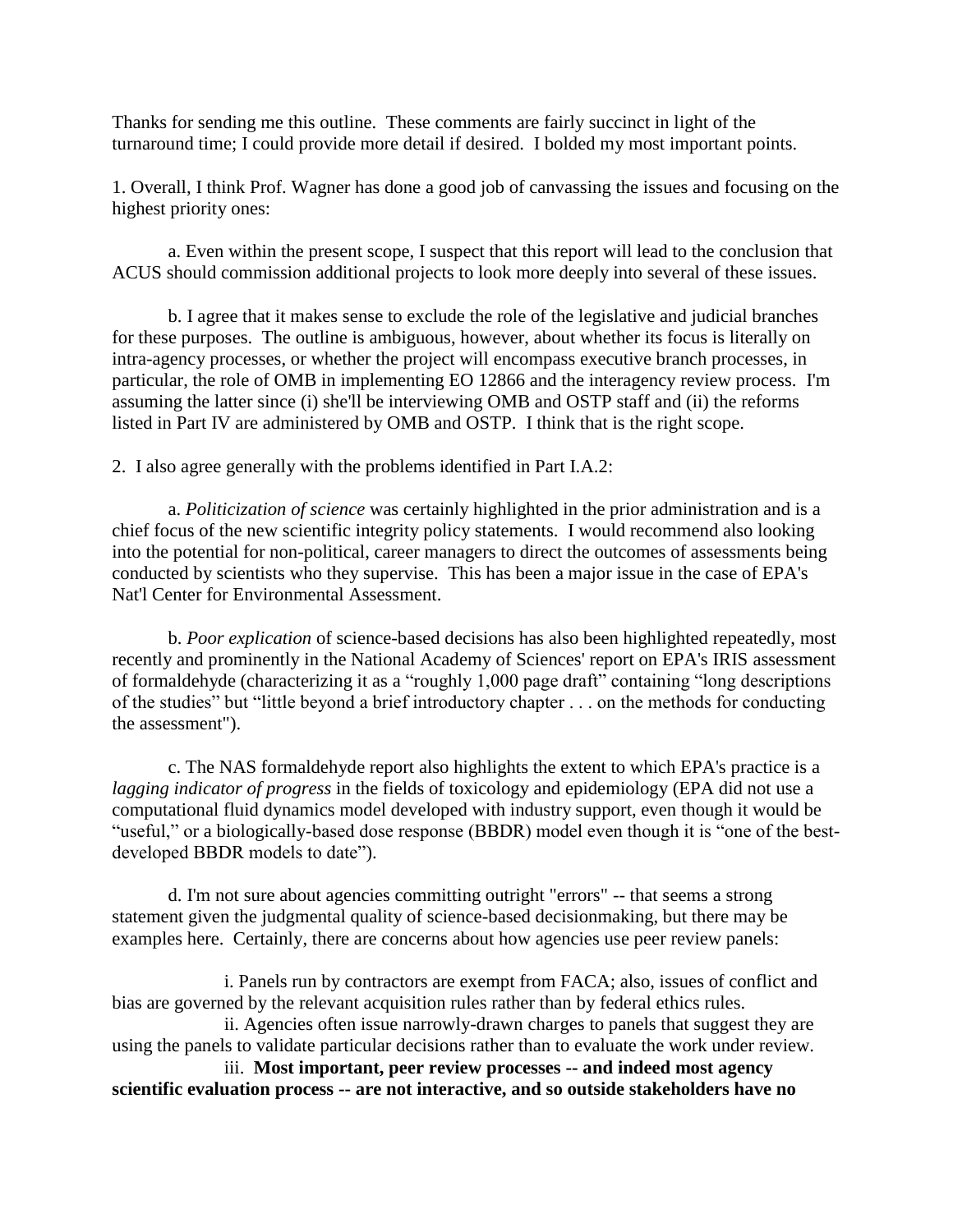**opportunity to really engage reviewers or agency decision makers (directly or indirectly) in substantive dialogue. The scientific community customarily engages itself via symposia and the like. Agency science processes are much more closed and legalistic, with outsiders permitted brief "comment periods" that function principally to check a due process box.**

e. **I would propose adding one additional problem: failure to use** *approaches designed to identify and characterize the best available science***. The phrase "best available science" is embodied in the OMB Information Quality Guidelines but also in virtually all Obama Administration pronouncements on relevant topics (e.g., the President's memo on Scientific Integrity). Criticisms that agencies have not always explained their decisionmaking frequently conceal, or are a more polite way of expressing, a concern that agencies actually are not following any explicit frameworks, decision logics, lists of criteria, etc. for making decisions. Agency scientists around the world have collaborated with academic and industry scientists to develop a variety of these, addressing topics like assessing mode of action, conducting evidence-based toxicology, evaluating weight of evidence, etc. Agencies typically pay lip service to them, but rarely do they demonstrate that they have applied them rigorously and systematically.** 

## 3. I agree with Part II.

4. If Prof. Wagner were to look into the "best available science" issue noted above, Part III of the outline would need to be revised accordingly. Also, I am not sure I see the distinction between III.C.1 and III.C.2, since science advisory boards and similar entities are peer review bodies.

## 5. I agree with Part IV.

6. I would expand Part V.C beyond reviewing and sharing "private science" to look more broadly at how effectively agencies take advantage of it. Most "private science" is intended to address data gaps, but agencies tend not to coordinate with the funders of that work either to ensure that it will meet their needs or to time their assessments so that the work can be used. With steadily diminishing government funding for research and increased expectations that industry should "have the burden of proof" regarding chemical safety, more rational cooperation (designed to avoid agencies being flim-flammed, and transparent) seems an obvious reform.

7. Part VI.A.2 could be expanded to capture the "best available science" issue noted above.

8. **I would propose considering whether to move Part VI.C.1 ("development of additional administrative mechanisms that enable agencies to respond to changing science") to "Highest priority reforms." Agencies like FDA, EPA, etc. face a huge challenge making use of academic research using innovative but ad hoc methods to explore new endpoints of concern (e.g., endocrine effects), because they conventionally make regulatory decisions using internationally agreed test guidelines that have been validated (i.e., they yield reproducible results of agreed significance). EPA has struggled for over a decade to validate test methods for endocrine effects, despite support by both NGOs and industry. All stakeholders are eager to move to a "toxicity pathways" approach to evaluating**